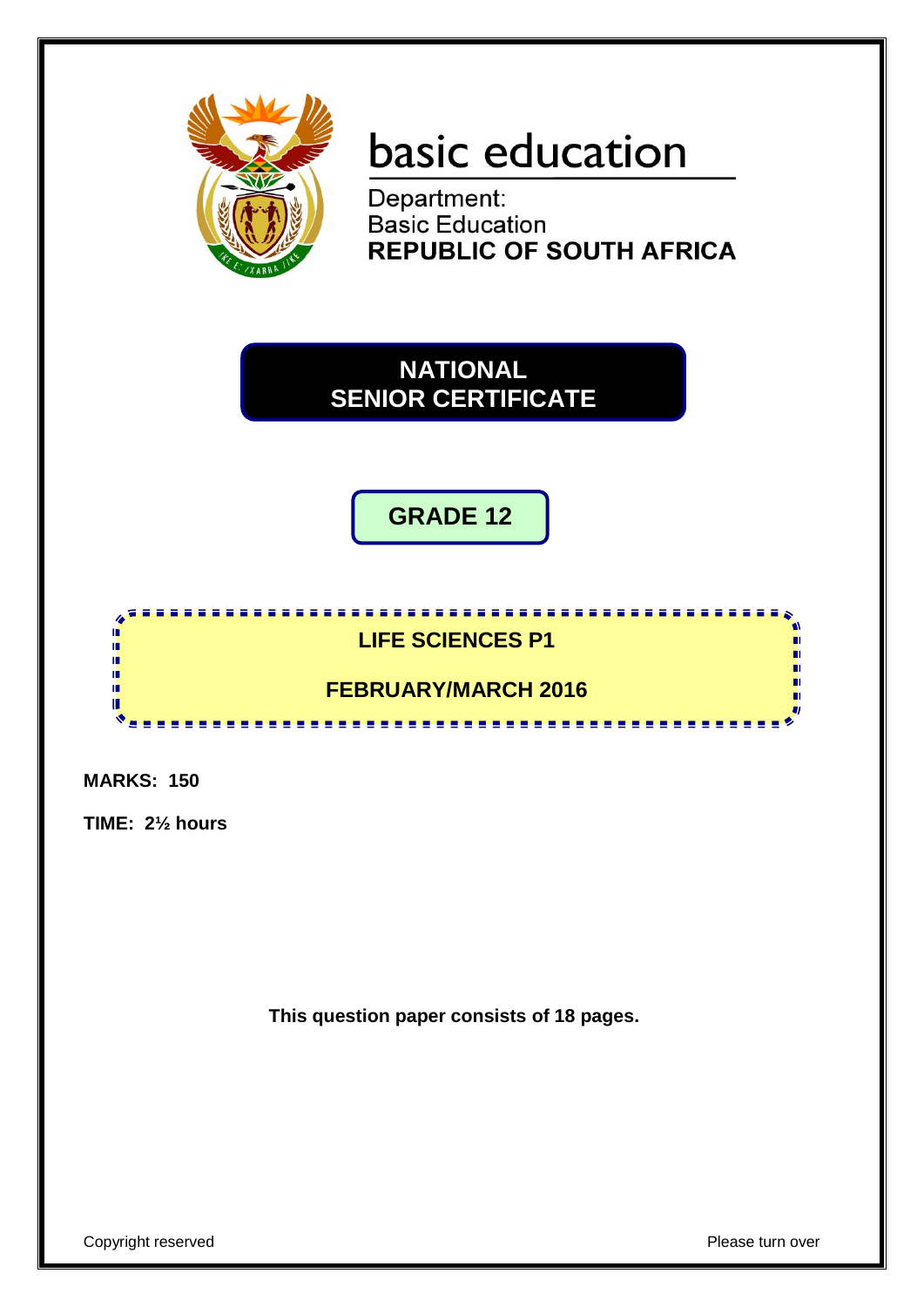#### **INSTRUCTIONS AND INFORMATION**

Read the following instructions carefully before answering the questions.

- 1. Answer ALL the questions.
- 2. Write ALL the answers in the ANSWER BOOK.
- 3. Start the answers to EACH question at the top of a NEW page.
- 4. Number the answers correctly according to the numbering system used in this question paper.
- 5. Present your answers according to the instructions of each question.
- 6. Do ALL drawings in pencil and label them in blue or black ink.
- 7. Draw diagrams, tables or flow charts only when asked to do so.
- 8. The diagrams in this question paper are NOT necessarily drawn to scale.
- 9. Do NOT use graph paper.
- 10. You must use a non-programmable calculator, protractor and a compass, where necessary.
- 11. Write neatly and legibly.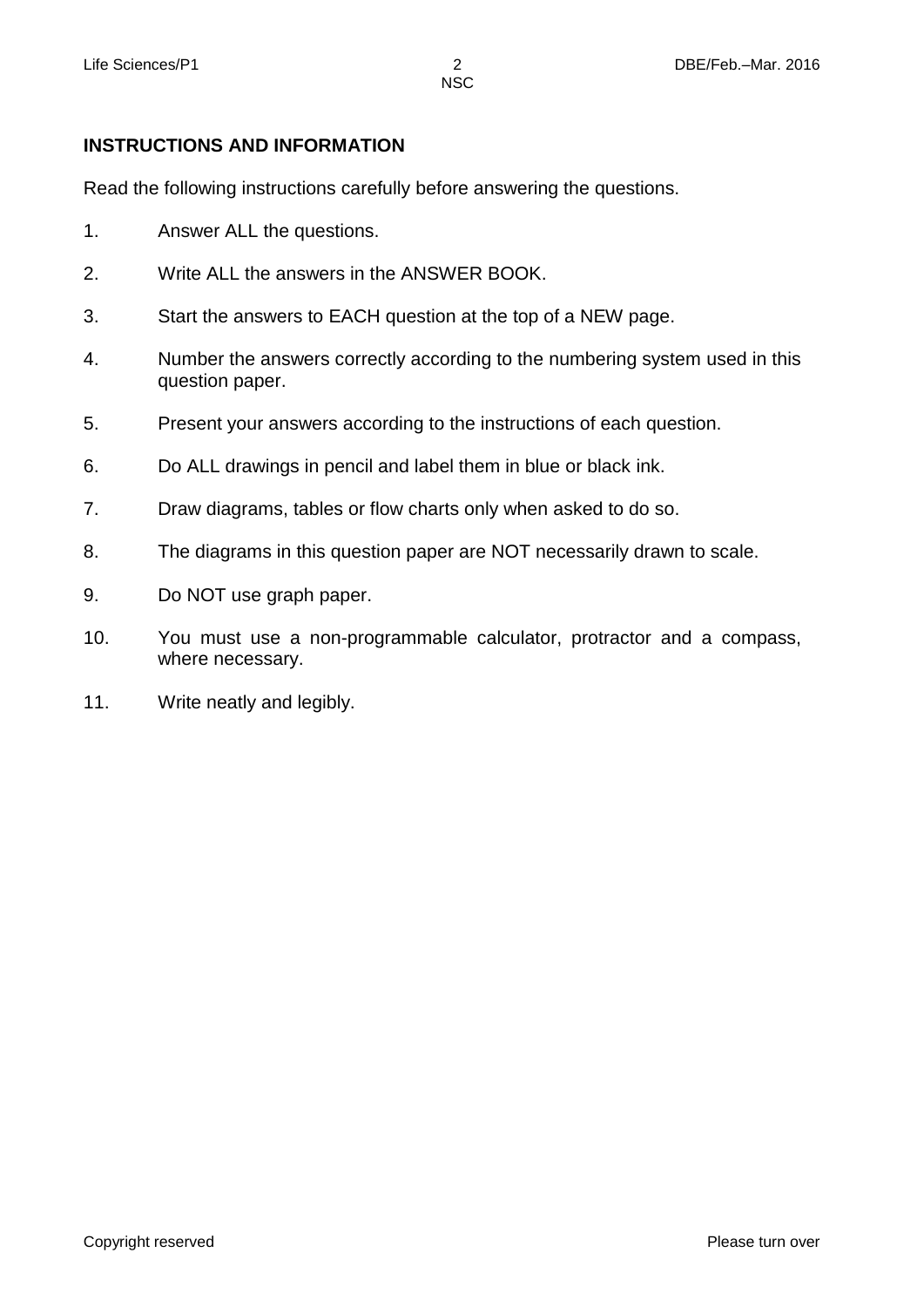# **SECTION A**

#### **QUESTION 1**

- 1.1 Various options are provided as possible answers to the following questions. Choose the answer and write only the letter (A to D) next to the question number (1.1.1 to 1.1.10) in the ANSWER BOOK, for example 1.1.11 D.
	- 1.1.1 The microscopic space between two adjacent neurons is a/an …
		- A axon.
		- B dendrite.
		- C synapse.
		- D cell body.
	- 1.1.2 The following is a list of functions performed by different organs in an organism:
		- (i) Protection
		- (ii) Gaseous exchange
		- (iii) Nutrition
		- (iv) Excretion

Which ONE of the following combinations refers to the functions performed by parts of an amniotic egg?

- A (i), (ii) and (iii) only
- B (i), (iii) and (iv) only
- C (ii), (iii) and (iv) only
- D  $(i)$ ,  $(ii)$ ,  $(iii)$  and  $(iv)$
- 1.1.3 An investigation was done to determine the effect of alcohol on the reaction time of a person.

Reaction time was measured by the time it took to catch a ruler.

The procedure was as follows:

- The person's reaction time was first measured in a room with bright light.
- The person was then given 200 mℓ of alcohol to drink.
- After 15 minutes the reaction time of the person was measured for the second time while he/she was in a room with dim light.
- Ten measurements were recorded each time and an average was calculated.

How was the validity of the investigation decreased?

- A The person's reaction time was measured in the absence of alcohol the first time.
- B Reaction time was measured by the time it took to catch a ruler.
- C Reaction time was measured in different light conditions.
- D Only ten measurements were recorded.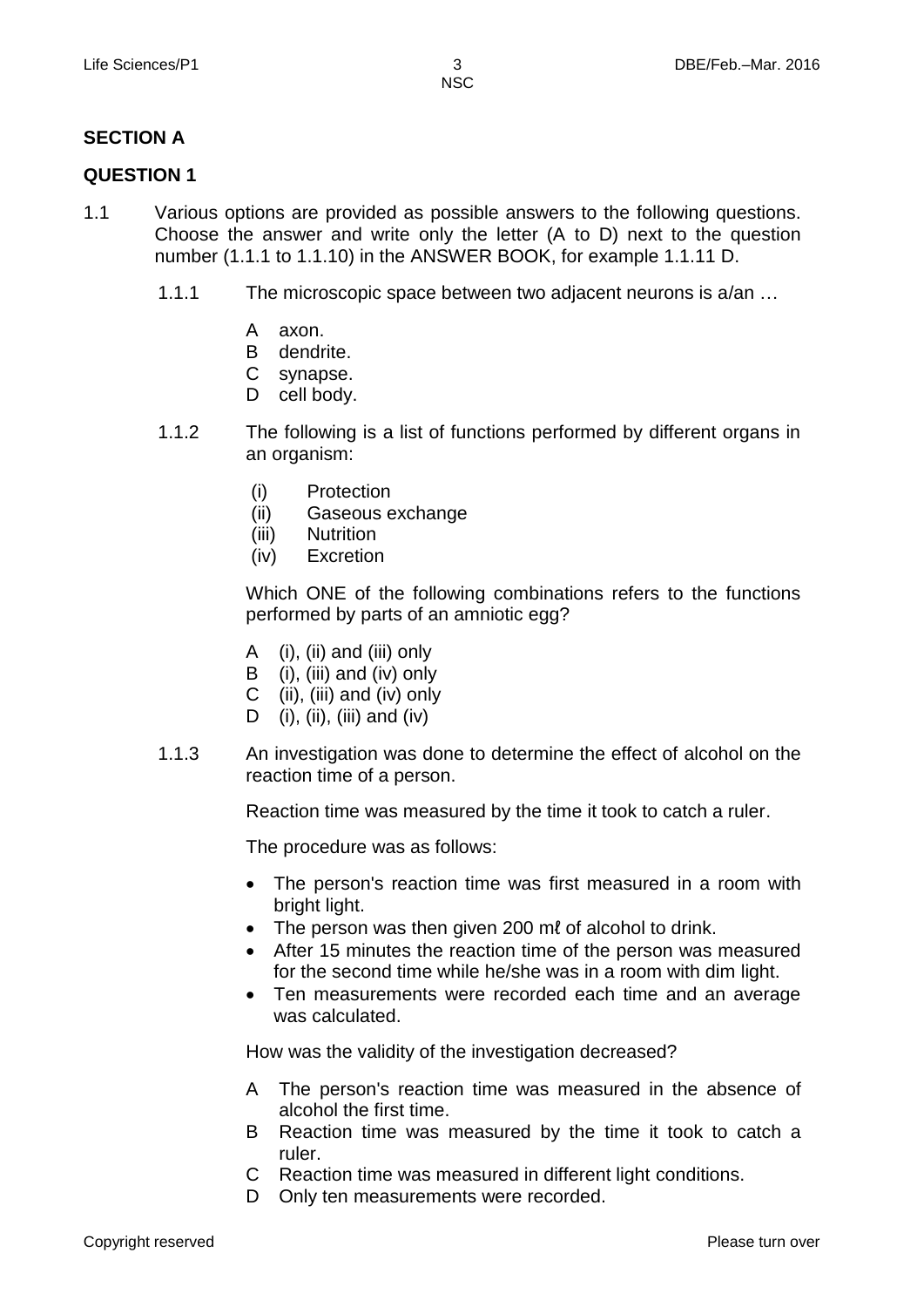1.1.4 Which ONE of the following represents the CORRECT combination of a visual defect, its nature and the corrective measure?

|   | <b>VISUAL DEFECT</b> | <b>NATURE OF DEFECT</b> | <b>CORRECTIVE</b><br><b>MEASURE</b> |
|---|----------------------|-------------------------|-------------------------------------|
| A | Cataracts            | Curvature of lens is    | <b>Biconcave</b>                    |
|   |                      | uneven                  | lenses                              |
| B | Short-sightedness    | Lens cannot become      | <b>Biconcave</b>                    |
|   |                      | less convex             | lenses                              |
| С | Astigmatism          | Lens cannot become      | Surgery                             |
|   |                      | more convex             |                                     |
| D | Long-sightedness     | Lens becomes cloudy     | <b>Biconvex lenses</b>              |
|   |                      | and opaque              |                                     |

1.1.5 The graph below shows the curvature of the human lens when viewing objects at different distances.





- A 1
- B C 2 3
- D 4

Copyright reserved **Please** turn over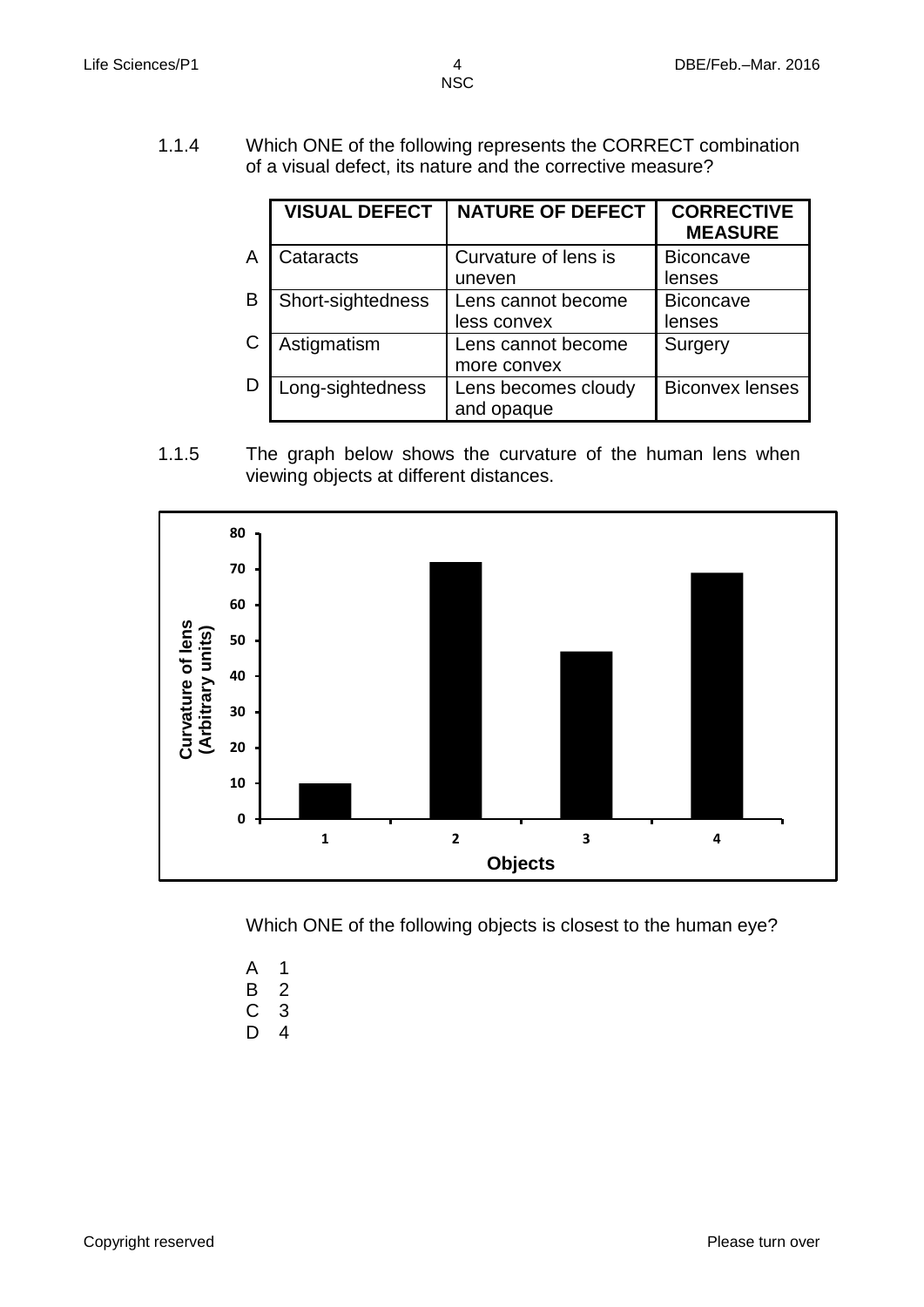1.1.6 The graph below shows the effect of different concentrations of gibberellins on the germination of seeds.



[Adapted from *HortScience* 44(3)]

One possible conclusion drawn from the results shown above, is that the …

- A gibberellin concentration has no effect on the germination of the seeds.
- B highest percentage of seed germination occurs at a gibberellin concentration of 1 500 mg/ℓ.
- C highest percentage of seed germination occurs at a gibberellin concentration of 1 000 mg/ℓ.
- D lowest percentage of seed germination occurs at a gibberellin concentration of 1000 mg/ℓ.
- 1.1.7 A gardener removes the apical buds from a rose bush in her garden regularly. As a result the rose bush will …
	- A produce more lateral branches.
	- B grow taller.
	- C remain the same size.
	- D. produce fewer roses.
- 1.1.8 One of the dangers of landfills is the contamination of underground water sources. This is prevented by ...
	- A covering the rubbish with a layer of soil.
	- B compacting the waste so that water cannot penetrate it.
	- C spraying water on the soil to keep dust levels down.
	- D lining the landfill with an impermeable barrier.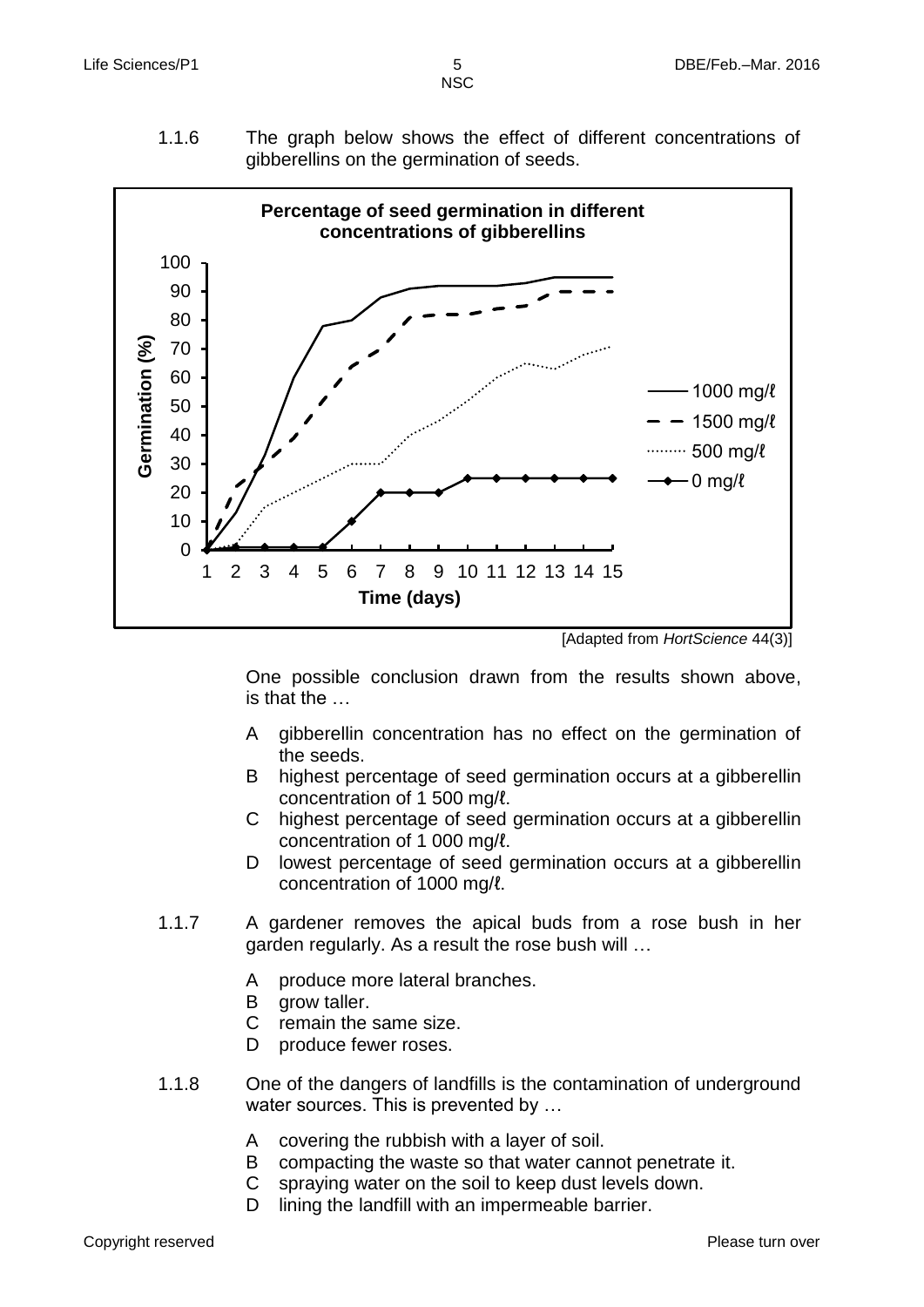- 1.1.9 The following is a list of the factors affected by global warming:
	- (i) Veld fires
	- (ii) Biodiversity
	- (iii) Drought
	- (iv) Floods

Which ONE of the following combinations increases as a result of global warming?

- A (i), (ii) and (iii) only
- B (i), (iii) and (iv) only
- C (ii), (iii) and (iv) only
- D (i), (ii), (iii) and (iv)
- 1.1.10 The graph below shows changes in the amount of DNA present in a cell over a period of 36 hours.



[Adapted from www.slideshare.net]

Which ONE of the following parts of the graph represents interphase?

- A T to V
- B W to X
- C V to Y
- D X to Z

 $(10 \times 2)$  **(20)**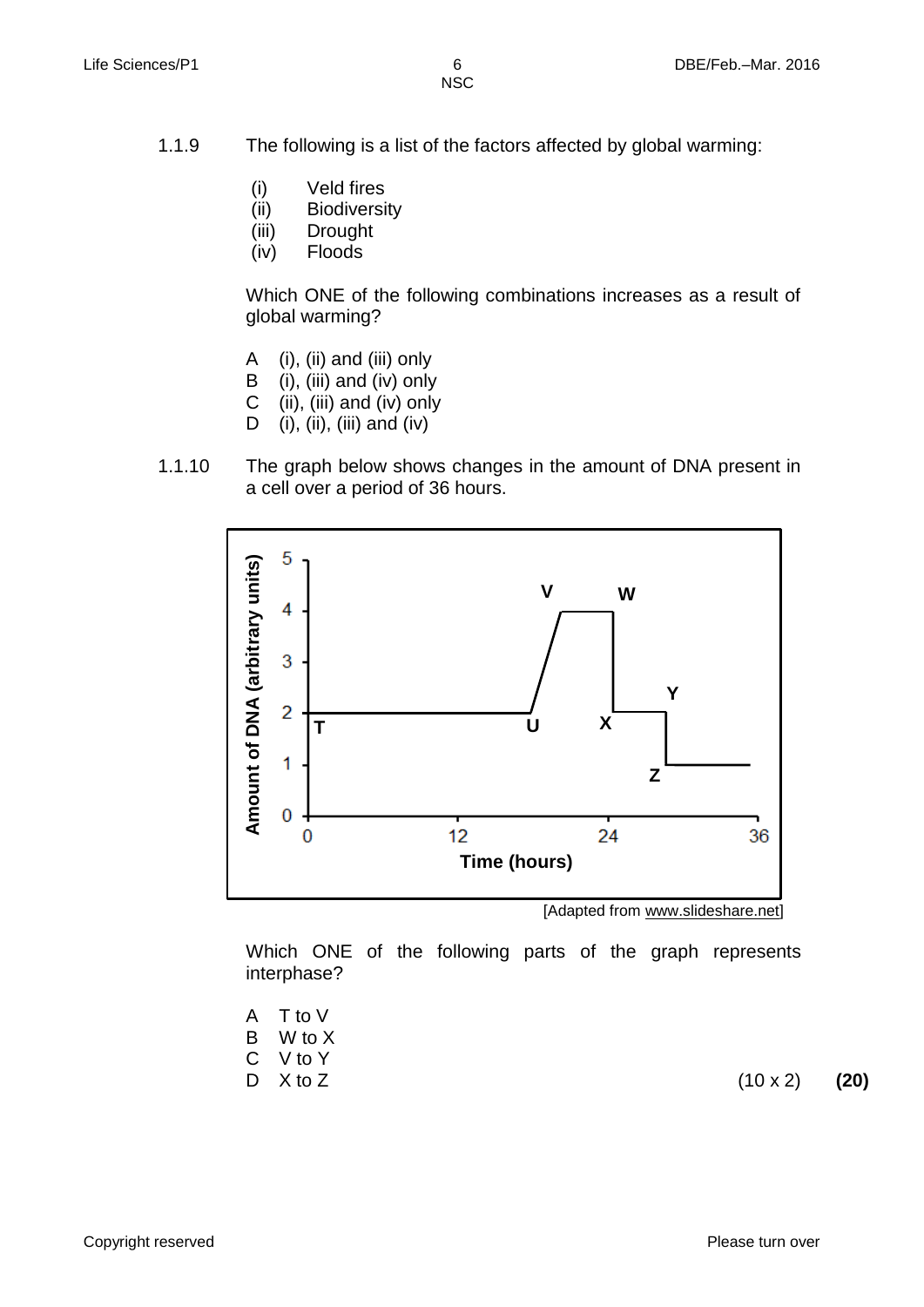- 1.2 Give the correct **biological term** for each of the following descriptions. Write only the term next to the question number (1.2.1 to 1.2.8) in the ANSWER BOOK.
	- 1.2.1 A type of reproduction in humans where the foetus develops inside the uterus
	- 1.2.2 Structures found only in animal cells that form the spindle during cell division
	- 1.2.3 The movement of part of a plant in response to gravity
	- 1.2.4 The amount of carbon dioxide produced by an individual per unit time as a result of his/her activities
	- 1.2.5 The stage in humans when sexual maturity is reached in males and females
	- 1.2.6 A change in the internal or external environment that will be detected by a receptor and converted into an impulse
	- 1.2.7 Small tubes placed in the tympanic membrane to drain liquid from the middle ear
	- 1.2.8 Part of the human ear that directs sound waves into the auditory canal (8 x 1) **(8)**
- 1.3 Indicate whether each of the statements in COLUMN I applies to **A ONLY**, **B ONLY**, **BOTH A AND B** or **NONE** of the items in COLUMN II. Write **A only**, **B only**, **both A and B** or **none** next to the question number (1.3.1 to 1.3.4) in the ANSWER BOOK.

|       | <b>COLUMN I</b>                                                                                                                 |             | <b>COLUMN II</b>                                      |
|-------|---------------------------------------------------------------------------------------------------------------------------------|-------------|-------------------------------------------------------|
| 1.3.1 | A type of development in birds<br>in which offspring are poorly<br>developed at birth and are thus<br>unable to feed themselves | A:<br>B:    | Precocial development<br>Altricial development        |
| 1.3.2 | Forms the placenta                                                                                                              | А:<br>B:    | Chorionic villi<br>Endometrium                        |
| 1.3.3 | The state of the blood vessels<br>in the skin of a human when<br>the environmental temperature<br>is high                       | $A$ :<br>B: | Constricted<br><b>Dilated</b>                         |
| 1.3.4 | Having access to enough food<br>of good quality at all times                                                                    | $A$ :<br>B: | Monoculture<br>Eutrophication<br>$\sqrt{2}$<br>$\sim$ |

(4 x 2) **(8)**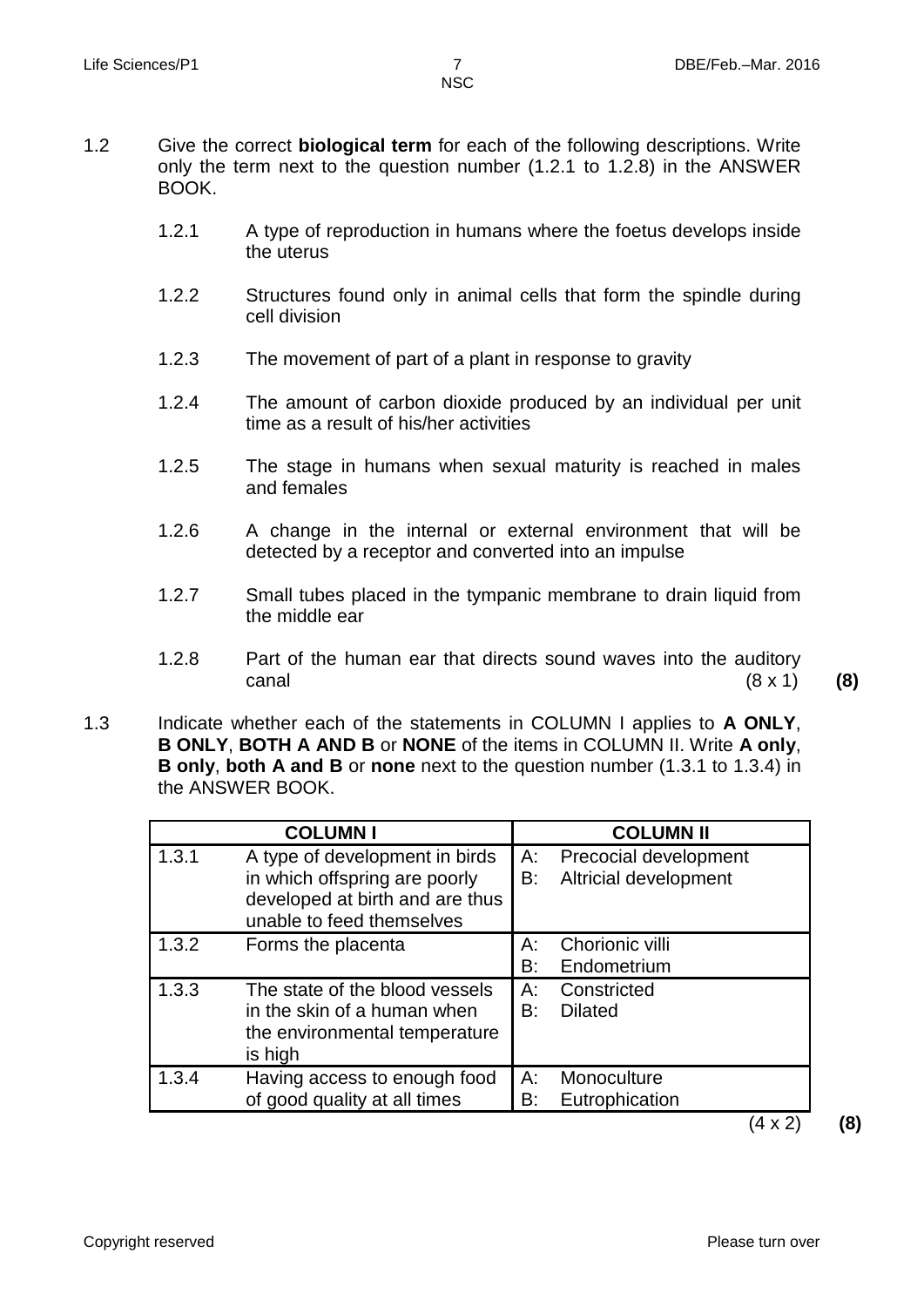1.4 The diagram below represents a part of the male reproductive system.



1.4.1 Give the LETTER and the NAME of the part that:

|       | Is used in copulation<br>(a)                                | (2) |  |
|-------|-------------------------------------------------------------|-----|--|
|       | Produces testosterone<br>(b)                                | (2) |  |
| 1.4.2 | Give ONLY the LETTERS of the TWO parts in the diagram that: |     |  |
|       | Contribute to the formation of semen<br>(a)                 | (2) |  |
|       | Provide a passage for the sperm cells<br>(b)                |     |  |

**(8)**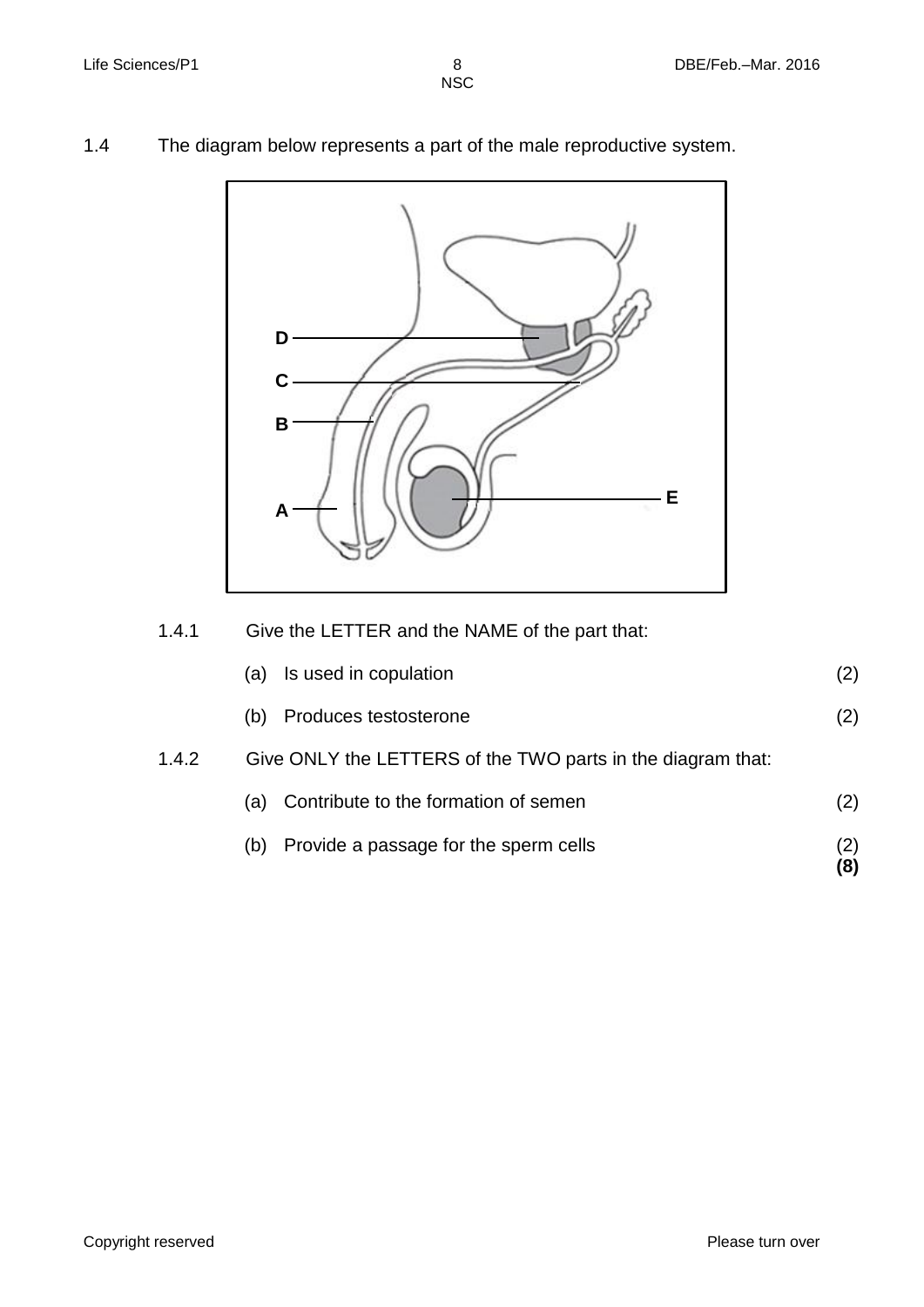1.5 The diagram below shows a reflex arc.



1.5.1 Give ONLY the LETTER of the part that represents the:

|       | Effector<br>a)                                                                                                                                       |            |
|-------|------------------------------------------------------------------------------------------------------------------------------------------------------|------------|
|       | Interneuron/Connector neuron<br>(b)                                                                                                                  | (1)        |
|       | Sensory neuron<br>(C)                                                                                                                                | (1)        |
| 1.5.2 | Give the LETTER and NAME of the neuron in the diagram that is<br>probably damaged if a person is able to detect the stimulus, but<br>cannot respond. | (2)        |
| 1.5.3 | State if the nerve impulse travels from <b>D</b> to <b>E</b> or from <b>E</b> to <b>D</b> .                                                          | (1)<br>(6) |

**TOTAL SECTION A: 50**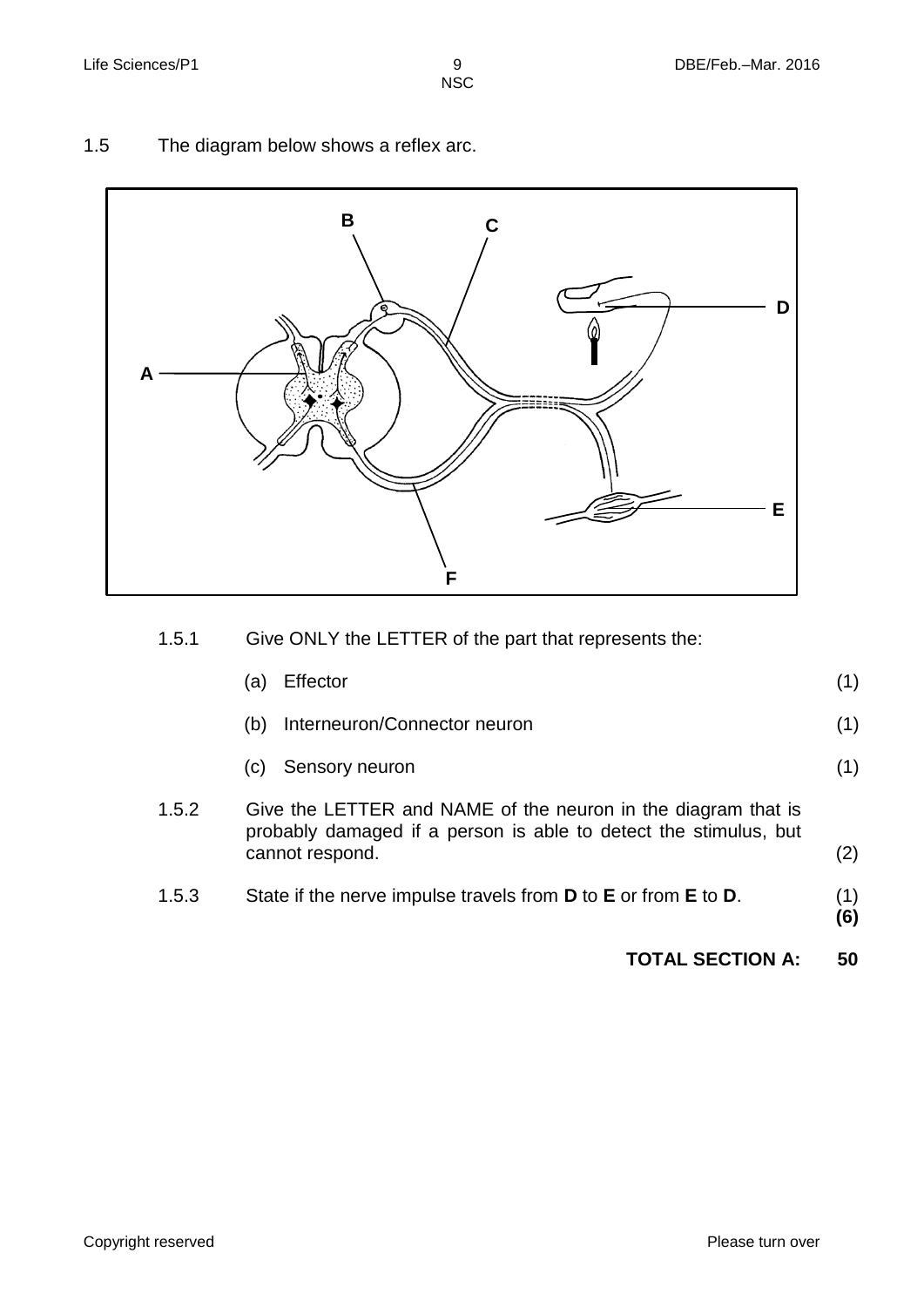# **SECTION B**

# **QUESTION 2**

2.1 The diagram below represents a part of a human ear.



| 2.1.1 | Identify part: |  |
|-------|----------------|--|
|-------|----------------|--|

|     |               | (a)<br>A                                                                        | (1)        |
|-----|---------------|---------------------------------------------------------------------------------|------------|
|     |               | (b)<br>D                                                                        | (1)        |
|     | 2.1.2         | Name the receptors that are found in part <b>B.</b>                             | (1)        |
|     | 2.1.3         | Explain the consequence to the human body if:                                   |            |
|     |               | Part <b>C</b> is damaged<br>(a)                                                 | (2)        |
|     |               | Part A becomes hardened<br>(b)                                                  | (2)<br>(7) |
| 2.2 | by aeroplane. | Explain why people with middle-ear infections are usually advised not to travel | (4)        |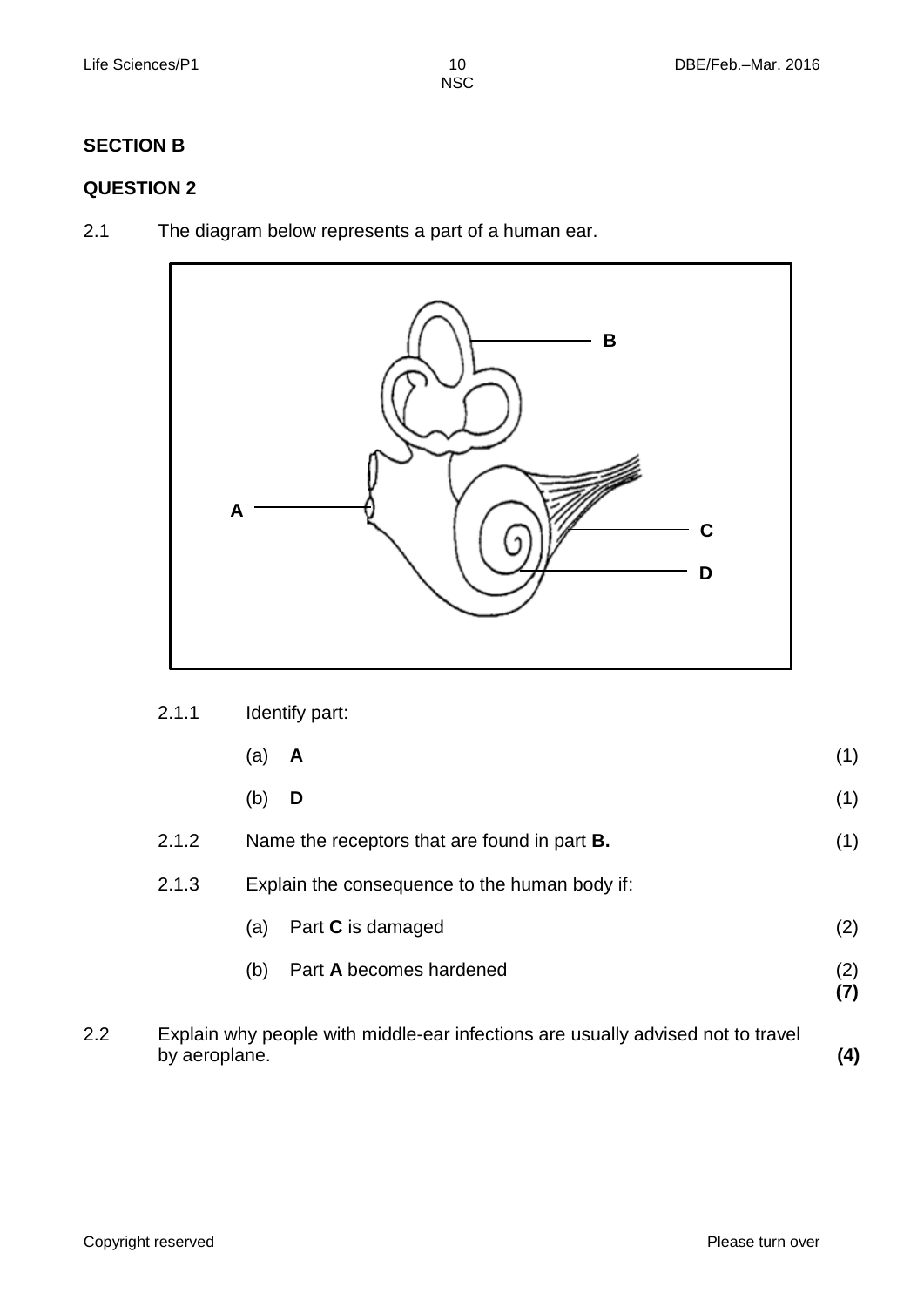2.3 An investigation was conducted to determine the relationship between the ages of women, the number of pregnancies per month and the chances of miscarriages.

| <b>AGES OF</b><br><b>WOMEN</b> | <b>PREGNANCIES</b><br><b>PER MONTH</b><br>(%) | <b>MISCARRIAGES</b><br>(%)          |
|--------------------------------|-----------------------------------------------|-------------------------------------|
| 22                             | 25                                            | 10                                  |
| 28                             | 24                                            | 11                                  |
| 34                             | 18                                            | 15                                  |
| 40                             |                                               | 24                                  |
| 46                             |                                               | 50                                  |
|                                |                                               | $\Lambda$ dontod from http:// $\mu$ |

The results of the investigation are shown in the table below.

[Adapted from http://www.children.gov.on.ca]

- 2.3.1 Draw a line graph to show the relationship between the ages of the women and the percentage of pregnancies per month. (6)
- 2.3.2 Describe the relationship that exists between the ages of women and the chances of them miscarrying.
- 2.3.3 According to the data obtained, if there are 12 pregnant women who are 46 years old, how many of them are likely to miscarry? Show ALL working.

(2) **(10)**

(2)

Copyright reserved **Please turn over the Copyright reserved** Please turn over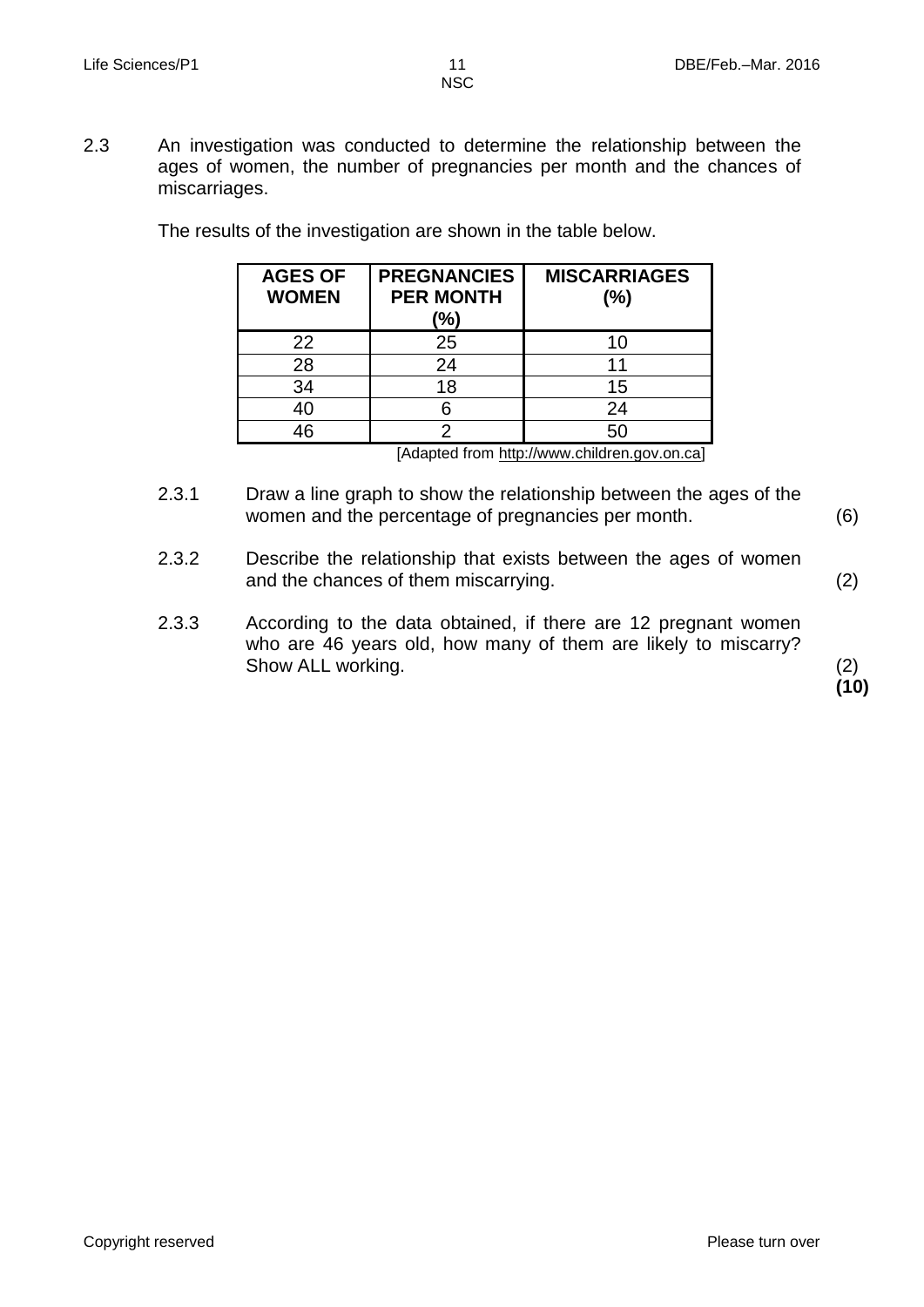2.4 Read the extract below.

Anele found out that she had scar tissue blocking both her Fallopian tubes and therefore could not have a baby. She decided to try in vitro fertilisation (IVF).

The IVF procedure was performed as follows:

- Anele was given hormone supplements to stimulate the production of ova in the ovaries.
- The mature ova were then collected and placed in a test tube.
- Her partner was then asked to release his semen into a special container.
- The ova and the semen were then mixed in a test tube.
- The morulas that developed after a few days were then inserted into Anele's uterus.

The diagram below is a representation of how the procedure was done.



2.4.1 Explain why Anele's condition had prevented her from falling pregnant.

(2)

- 2.4.2 Name ONE hormone that was:
	- (a) Given to Anele to ensure that ova were produced in the ovaries (1)
	- (b) Produced by the developing follicles in the ovaries, as the ova were maturing (1)
- 2.4.3 Describe the events that take place in the test tube after fertilisation, until a blastocyst is formed.
- 2.4.4 Explain ONE possible consequence for the developing embryo if the corpus luteum disintegrates immediately after implantation.

(3) **(11)**

(4)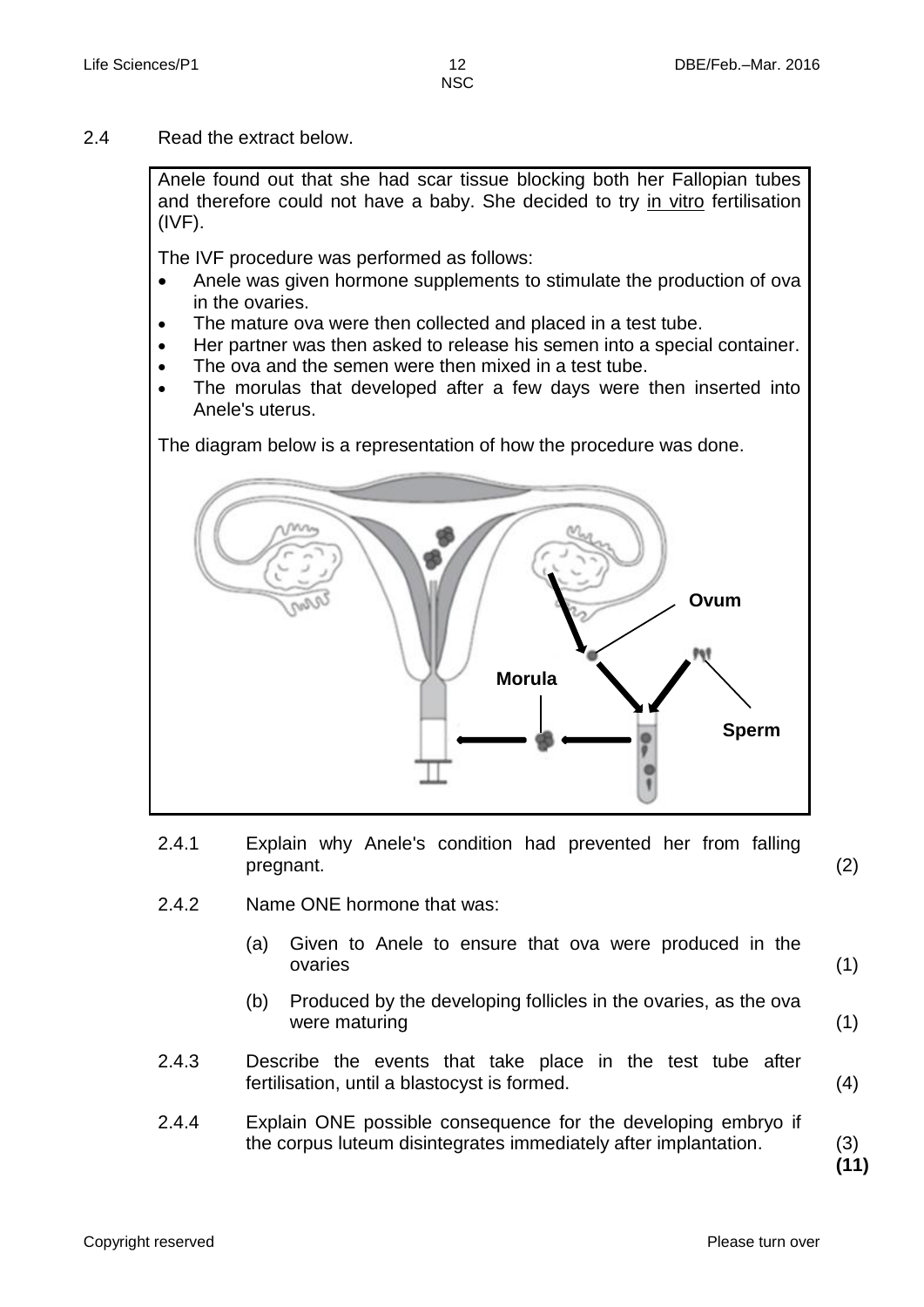# 2.5 The diagrams below show two phases of meiosis in an animal cell.



| 2.5.1 | Identify the phase represented by DIAGRAM B.                                                                           | (1)                |
|-------|------------------------------------------------------------------------------------------------------------------------|--------------------|
| 2.5.2 | Explain why the homologous chromosomes in <b>DIAGRAM B</b> have<br>a mixture of genetic material from each chromosome. | (2)                |
| 2.5.3 | Name the phase that will follow the one represented by<br><b>DIAGRAM A.</b>                                            | (1)                |
| 2.5.4 | Describe the events that take place in the phase mentioned in<br>QUESTION 2.5.3.                                       | (3)                |
| 2.5.5 | Name ONE place in a human male where meiosis takes place.                                                              | (1)<br>(8)<br>[40] |
|       |                                                                                                                        |                    |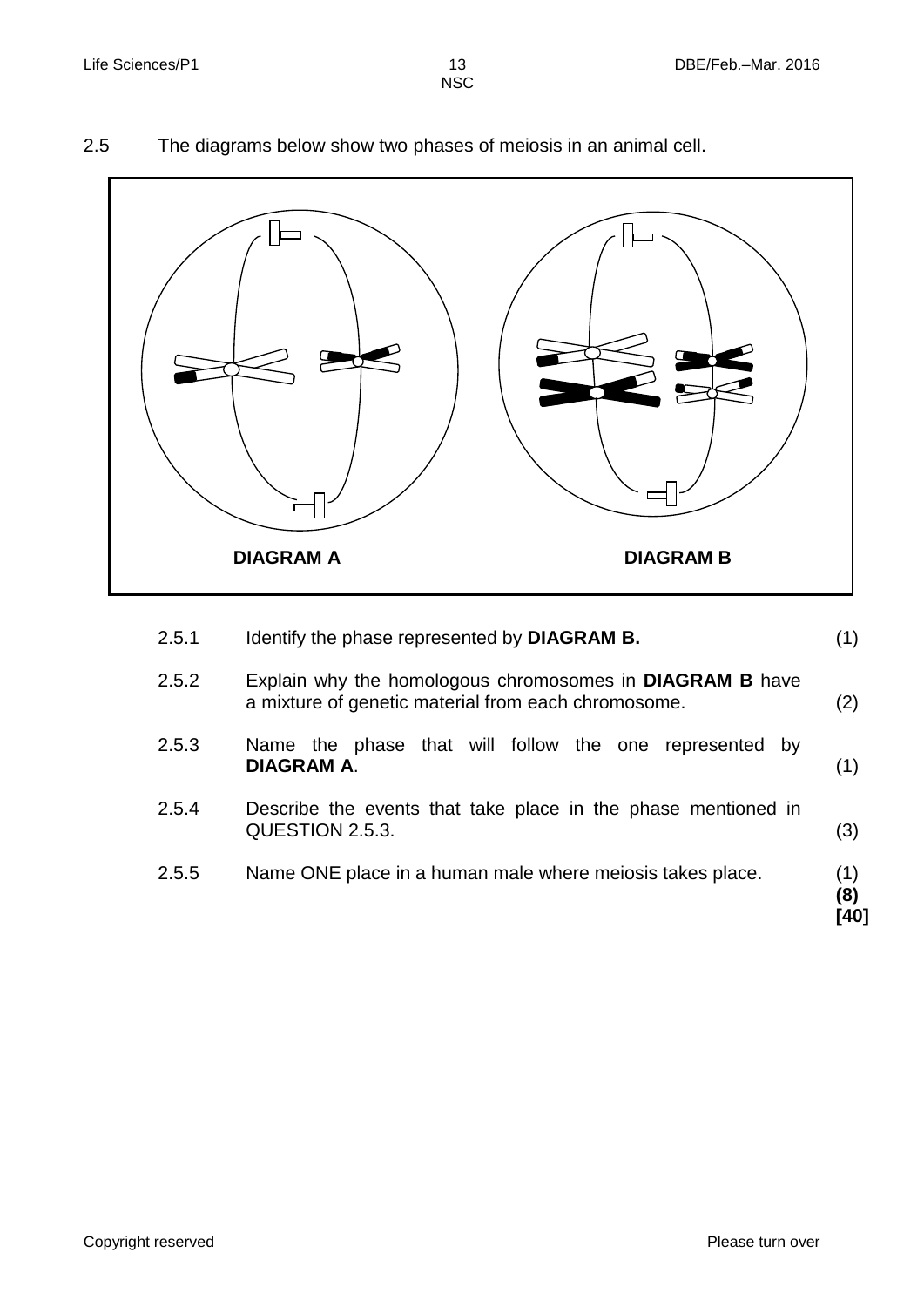# **QUESTION 3**

3.1 The diagram below represents one part of the negative feedback response that occurs when a person is dehydrated.

The decrease in blood volume, as a result of the excessive loss of water, is detected by the brain.



3.1.1 Identify the:

|       | (a) | Hormone X                                                     | (1)      |
|-------|-----|---------------------------------------------------------------|----------|
|       | (b) | Endocrine gland that secretes hormone X                       | (1)      |
|       |     | (c) Target organ                                              | (1)      |
| 3.1.2 |     | Describe the negative feedback response that occurs when<br>. | $\cdots$ |

a person is dehydrated, after it has been detected by the brain.  $\frac{(4)}{(7)}$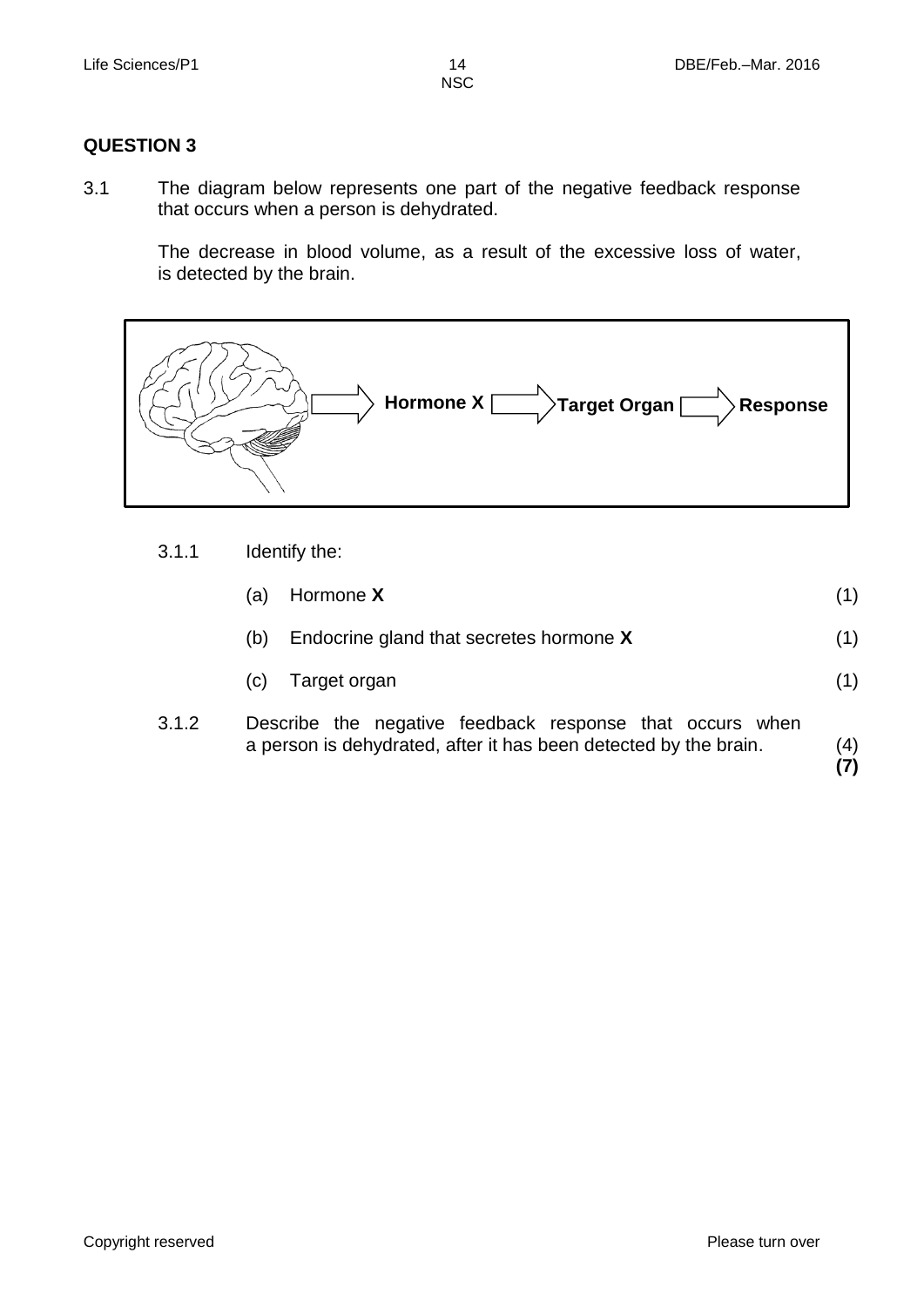3.2 Some people with type I diabetes cannot produce insulin and therefore need to inject themselves regularly (insulin-dependent).

> An investigation was done to determine the action of two types of insulin (**A** and **B**). The glucose uptake rate of cells, when using each type of insulin, was measured over time.



[Adapted from www.webmed.com]

| 3.2.1 | Name the human organ that produces insulin. |  |
|-------|---------------------------------------------|--|
|-------|---------------------------------------------|--|

3.2.2 Using the information in the graph, state TWO differences in the functioning of insulin **A** and **B**.

(4) **(5)**

(1)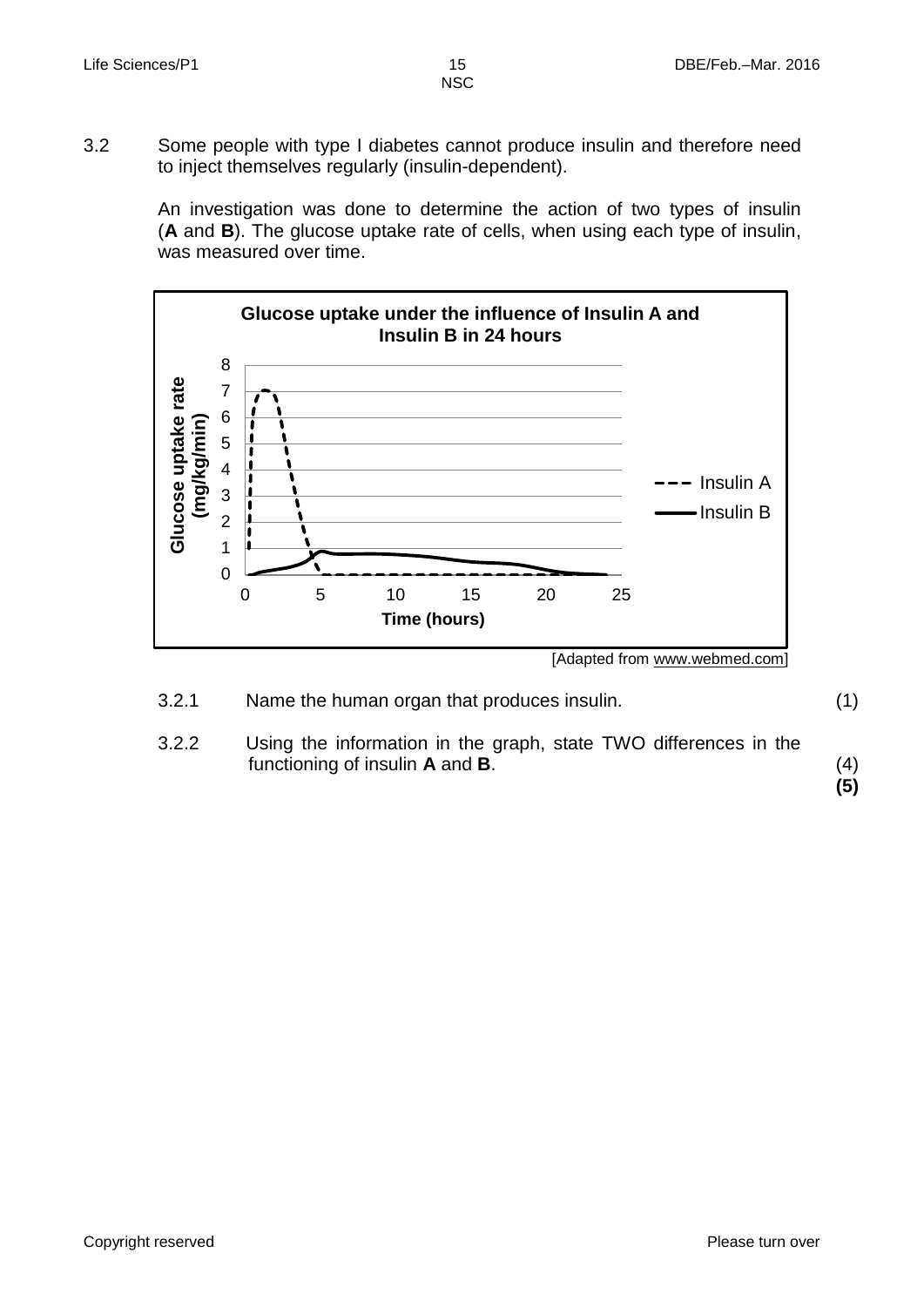3.3 An investigation was done to determine the effect of different amounts of thyroxin on body weight in rats.

The procedure was as follows:

- 45 healthy female rats of the same species were used.
- They were divided into three groups of 15 each (Groups A, B and C).
- Their average body weight was determined and recorded.
- Group A was injected daily with methimozole which inhibits the production of thyroxin in rats.
- Group B was injected daily with DL-thyroxin which stimulates the production of more thyroxin than under normal conditions in rats.
- Group C was given no treatment.
- All three groups were exposed to the conditions above for 2 months.
- The average body weights of all the groups were determined weekly.

| 3.3.1 | In the investigation identify the:                                                            |             |  |  |  |
|-------|-----------------------------------------------------------------------------------------------|-------------|--|--|--|
|       | Independent variable<br>(a)                                                                   | (1)         |  |  |  |
|       | Dependent variable<br>(b)                                                                     | (1)         |  |  |  |
| 3.3.2 | <b>THREE</b><br>factors that were kept constant during<br>State<br>the<br>investigation.      | (3)         |  |  |  |
| 3.3.3 | Which group of rats $(A, B \text{ or } C)$ would be expected to gain the most<br>weight?      | (1)         |  |  |  |
| 3.3.4 | Explain your answer to QUESTION 3.3.3.                                                        | (3)         |  |  |  |
| 3.3.5 | In which group of rats $(A, B \text{ or } C)$ would the levels of TSH in the<br>blood be low? | (1)         |  |  |  |
| 3.3.6 | Explain your answer to QUESTION 3.3.5.                                                        | (2)<br>ั12) |  |  |  |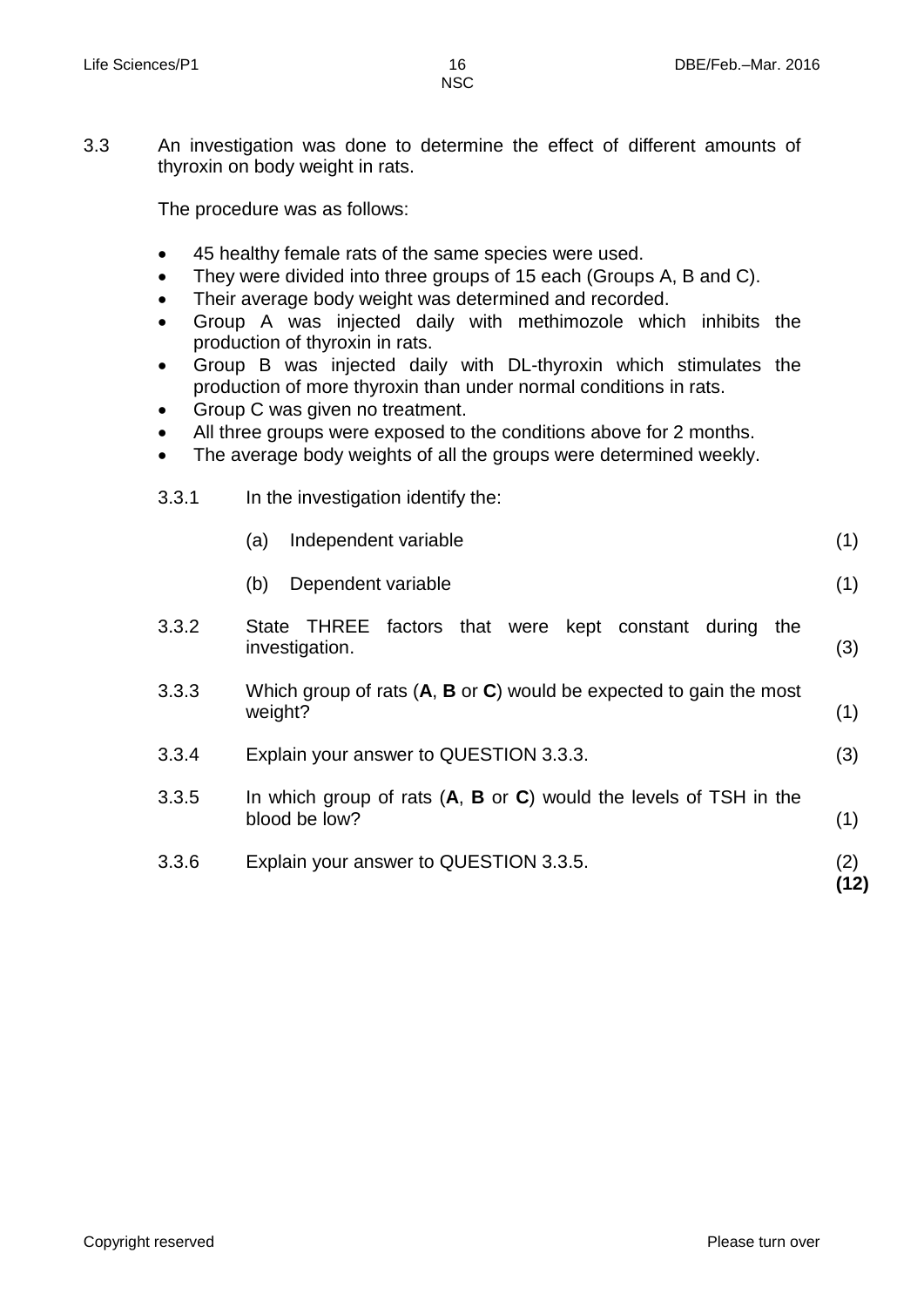3.4 Read the extract below.

## **WATER CRISIS IN SOUTH AFRICA**

The impact of the water scarcity will be one of South Africa's biggest problems soon. Recently a province had to switch off the water supply because the dams were 'so close on the edge'. It is stated that people are using more water than what's available; the demand is more than the supply.

About 37% of the clean, drinkable water is being lost through poor infrastructure (leaking pipes, dripping taps) and wastage. About 60% is used for irrigation.

Industries and mines also contribute to the water crisis by polluting our water bodies. They generate harmful waste which is sometimes dumped into water bodies, creating acid mine drainage. The impact of climate change also adds to the water crisis.

There is a suggestion that South Africa needs to work with neighbouring countries to come up with solutions. An example is to grow the agricultural products in neighbouring countries with a higher rainfall, and then South Africa imports these products.

[Adapted from mg.co.za/article and [www.news24.com](http://www.news24.com/)]

3.4.1 Refer to the extract and state TWO causes of the water crisis facing South Africa.

(2)

(1)

(2)

- 3.4.2 State how importing agricultural products from neighbouring countries would reduce South Africa's water crisis.
- 3.4.3 Explain how switching off the water supply would affect the industries that depend on water.
- 3.4.4 The South African government could possibly solve the water crisis by increasing the cost of water.

Suggest TWO ways in which this solution could help to reduce the water crisis.

(2) **(7)**